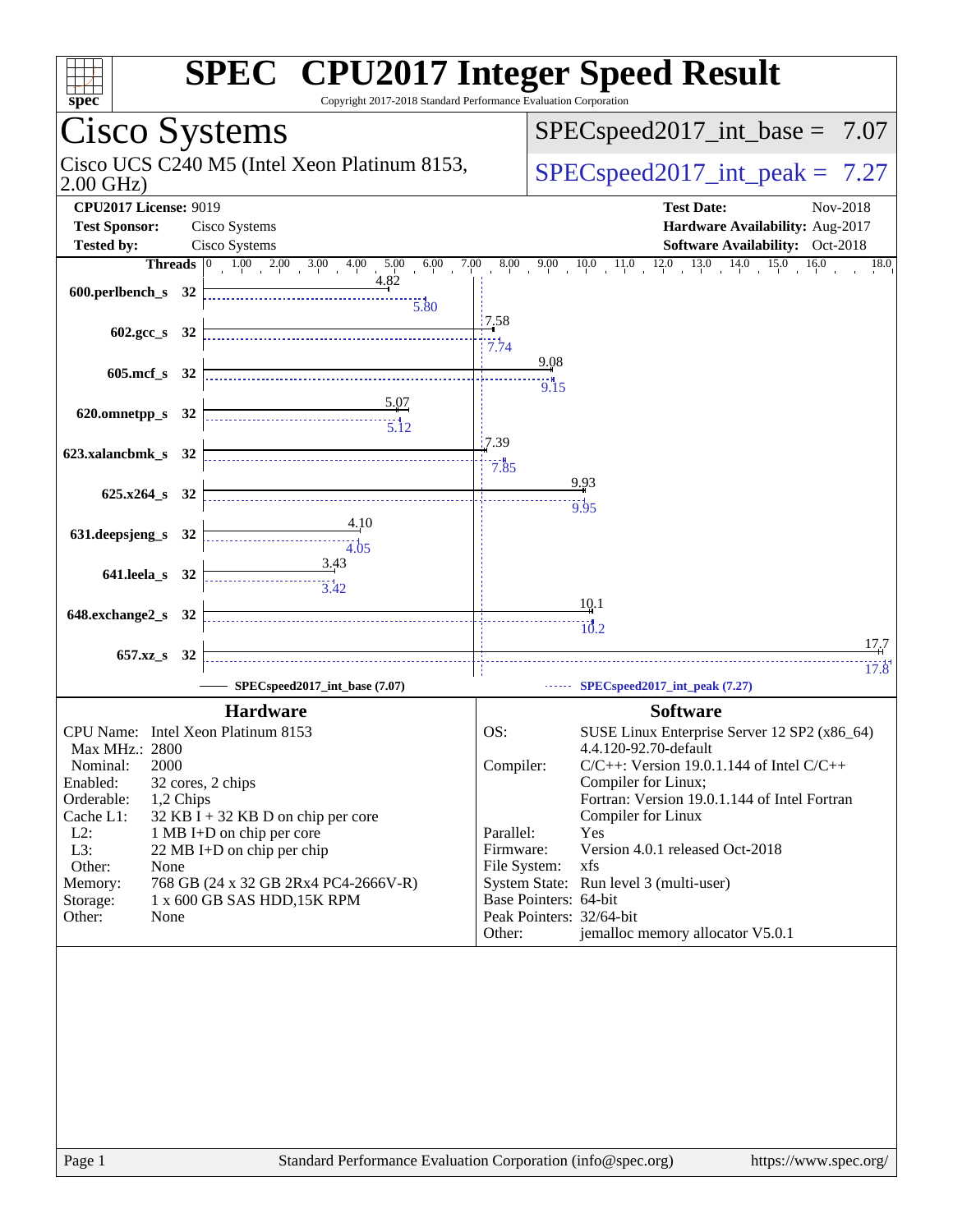

Copyright 2017-2018 Standard Performance Evaluation Corporation

## Cisco Systems

2.00 GHz) Cisco UCS C240 M5 (Intel Xeon Platinum 8153,  $\vert$  [SPECspeed2017\\_int\\_peak =](http://www.spec.org/auto/cpu2017/Docs/result-fields.html#SPECspeed2017intpeak) 7.27

 $SPECspeed2017\_int\_base = 7.07$ 

**[CPU2017 License:](http://www.spec.org/auto/cpu2017/Docs/result-fields.html#CPU2017License)** 9019 **[Test Date:](http://www.spec.org/auto/cpu2017/Docs/result-fields.html#TestDate)** Nov-2018 **[Test Sponsor:](http://www.spec.org/auto/cpu2017/Docs/result-fields.html#TestSponsor)** Cisco Systems **[Hardware Availability:](http://www.spec.org/auto/cpu2017/Docs/result-fields.html#HardwareAvailability)** Aug-2017 **[Tested by:](http://www.spec.org/auto/cpu2017/Docs/result-fields.html#Testedby)** Cisco Systems **Cisco Systems [Software Availability:](http://www.spec.org/auto/cpu2017/Docs/result-fields.html#SoftwareAvailability)** Oct-2018

#### **[Results Table](http://www.spec.org/auto/cpu2017/Docs/result-fields.html#ResultsTable)**

|                                      | <b>Base</b>    |                |       |                |       |                |       | <b>Peak</b>    |                |              |                |              |                |              |
|--------------------------------------|----------------|----------------|-------|----------------|-------|----------------|-------|----------------|----------------|--------------|----------------|--------------|----------------|--------------|
| <b>Benchmark</b>                     | <b>Threads</b> | <b>Seconds</b> | Ratio | <b>Seconds</b> | Ratio | <b>Seconds</b> | Ratio | <b>Threads</b> | <b>Seconds</b> | <b>Ratio</b> | <b>Seconds</b> | <b>Ratio</b> | <b>Seconds</b> | <b>Ratio</b> |
| 600.perlbench s                      | 32             | 369            | 4.82  | 367            | 4.84  | 368            | 4.82  | 32             | 306            | 5.80         | 306            | 5.80         | 306            | 5.80         |
| $602.\text{gcc}\s$                   | 32             | 525            | 7.58  | 528            | 7.55  | 526            | 7.58  | 32             | 515            | 7.73         | 514            | 7.75         | 514            | 7.74         |
| $605$ .mcf s                         | 32             | 520            | 9.08  | 520            | 9.07  | 518            | 9.11  | 32             | 516            | 9.15         | 519            | 9.09         | 516            | 9.15         |
| 620.omnetpp_s                        | 32             | 304            | 5.36  | 324            | 5.04  | 322            | 5.07  | 32             | 319            | 5.12         | 319            | 5.12         | 318            | 5.14         |
| 623.xalancbmk s                      | 32             | 192            | 7.39  | 191            | 7.40  | 193            | 7.34  | 32             | 180            | 7.85         | 181            | 7.83         | 180            | 7.89         |
| 625.x264 s                           | 32             | 178            | 9.91  | 177            | 9.97  | 178            | 9.93  | 32             | 177            | 9.95         | 177            | 9.95         | 177            | 9.94         |
| 631.deepsjeng_s                      | 32             | 349            | 4.10  | 349            | 4.10  | 350            | 4.10  | 32             | 354            | 4.05         | 354            | 4.04         | 353            | 4.06         |
| 641.leela s                          | 32             | 497            | 3.43  | 498            | 3.42  | 498            | 3.43  | 32             | 499            | 3.42         | 499            | 3.42         | 499            | 3.42         |
| 648.exchange2_s                      | 32             | 290            | 10.2  | 290            | 10.1  | 292            | 10.1  | 32             | 289            | 10.2         | 289            | 10.2         | 290            | 10.2         |
| $657.xz$ s                           | 32             | 349            | 17.7  | 351            | 17.6  | 349            | 17.7  | 32             | 345            | 17.9         | 348            | 17.8         | 347            | 17.8         |
| $SPECspeed2017\_int\_base =$<br>7.07 |                |                |       |                |       |                |       |                |                |              |                |              |                |              |

**[SPECspeed2017\\_int\\_peak =](http://www.spec.org/auto/cpu2017/Docs/result-fields.html#SPECspeed2017intpeak) 7.27**

Results appear in the [order in which they were run.](http://www.spec.org/auto/cpu2017/Docs/result-fields.html#RunOrder) Bold underlined text [indicates a median measurement](http://www.spec.org/auto/cpu2017/Docs/result-fields.html#Median).

#### **[Operating System Notes](http://www.spec.org/auto/cpu2017/Docs/result-fields.html#OperatingSystemNotes)**

Stack size set to unlimited using "ulimit -s unlimited"

#### **[General Notes](http://www.spec.org/auto/cpu2017/Docs/result-fields.html#GeneralNotes)**

Environment variables set by runcpu before the start of the run: KMP\_AFFINITY = "granularity=fine,scatter" LD\_LIBRARY\_PATH = "/home/cpu2017/lib/ia32:/home/cpu2017/lib/intel64" OMP\_STACKSIZE = "192M"

 Binaries compiled on a system with 1x Intel Core i7-4790 CPU + 32GB RAM memory using Redhat Enterprise Linux 7.4 Transparent Huge Pages enabled by default Prior to runcpu invocation Filesystem page cache synced and cleared with: sync; echo 3> /proc/sys/vm/drop\_caches Yes: The test sponsor attests, as of date of publication, that CVE-2017-5754 (Meltdown) is mitigated in the system as tested and documented. Yes: The test sponsor attests, as of date of publication, that CVE-2017-5753 (Spectre variant 1) is mitigated in the system as tested and documented. Yes: The test sponsor attests, as of date of publication, that CVE-2017-5715 (Spectre variant 2) is mitigated in the system as tested and documented. jemalloc, a general purpose malloc implementation built with the RedHat Enterprise 7.5, and the system compiler gcc 4.8.5 sources available from jemalloc.net or<https://github.com/jemalloc/jemalloc/releases>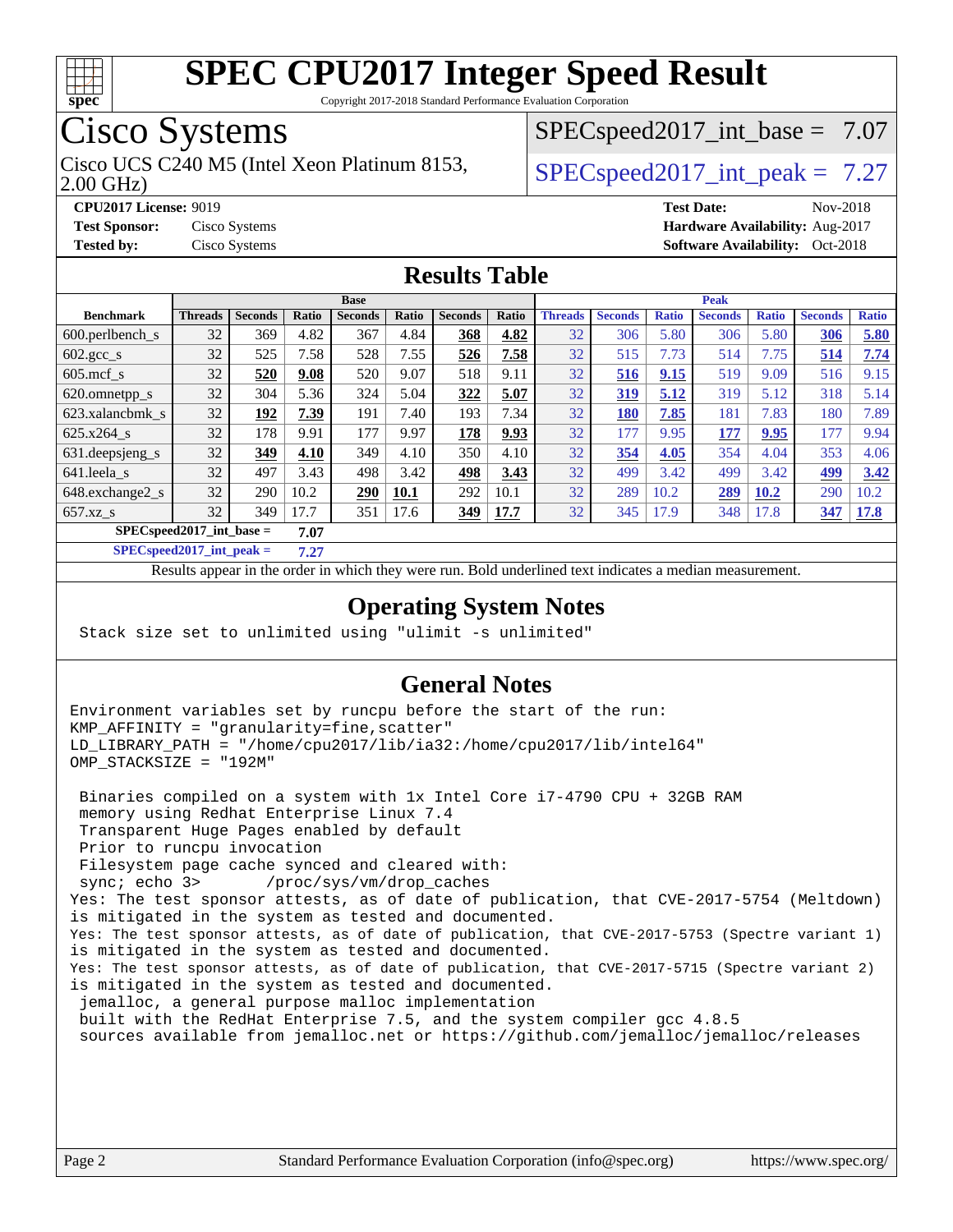

Copyright 2017-2018 Standard Performance Evaluation Corporation

## Cisco Systems

2.00 GHz) Cisco UCS C240 M5 (Intel Xeon Platinum 8153,  $\vert$  [SPECspeed2017\\_int\\_peak =](http://www.spec.org/auto/cpu2017/Docs/result-fields.html#SPECspeed2017intpeak) 7.27

 $SPECspeed2017\_int\_base = 7.07$ 

**[CPU2017 License:](http://www.spec.org/auto/cpu2017/Docs/result-fields.html#CPU2017License)** 9019 **[Test Date:](http://www.spec.org/auto/cpu2017/Docs/result-fields.html#TestDate)** Nov-2018 **[Test Sponsor:](http://www.spec.org/auto/cpu2017/Docs/result-fields.html#TestSponsor)** Cisco Systems **[Hardware Availability:](http://www.spec.org/auto/cpu2017/Docs/result-fields.html#HardwareAvailability)** Aug-2017 **[Tested by:](http://www.spec.org/auto/cpu2017/Docs/result-fields.html#Testedby)** Cisco Systems **[Software Availability:](http://www.spec.org/auto/cpu2017/Docs/result-fields.html#SoftwareAvailability)** Oct-2018

#### **[Platform Notes](http://www.spec.org/auto/cpu2017/Docs/result-fields.html#PlatformNotes)**

Page 3 Standard Performance Evaluation Corporation [\(info@spec.org\)](mailto:info@spec.org) <https://www.spec.org/> BIOS Settings: Intel HyperThreading Technology set to Disabled CPU performance set to Enterprise Power Performance Tuning set to OS Controls SNC set to Disabled Patrol Scrub set to Disabled Sysinfo program /home/cpu2017/bin/sysinfo Rev: r5797 of 2017-06-14 96c45e4568ad54c135fd618bcc091c0f running on linux-dkz7 Tue Nov 27 22:47:38 2018 SUT (System Under Test) info as seen by some common utilities. For more information on this section, see <https://www.spec.org/cpu2017/Docs/config.html#sysinfo> From /proc/cpuinfo model name : Intel(R) Xeon(R) Platinum 8153 CPU @ 2.00GHz 2 "physical id"s (chips) 32 "processors" cores, siblings (Caution: counting these is hw and system dependent. The following excerpts from /proc/cpuinfo might not be reliable. Use with caution.) cpu cores : 16 siblings : 16 physical 0: cores 0 1 2 3 4 5 6 7 8 9 10 11 12 13 14 15 physical 1: cores 0 1 2 3 4 5 6 7 8 9 10 11 12 13 14 15 From lscpu: Architecture: x86\_64 CPU op-mode(s): 32-bit, 64-bit Byte Order: Little Endian  $CPU(s):$  32 On-line CPU(s) list: 0-31 Thread(s) per core: 1 Core(s) per socket: 16 Socket(s): 2 NUMA node(s): 2 Vendor ID: GenuineIntel CPU family: 6 Model: 85 Model name: Intel(R) Xeon(R) Platinum 8153 CPU @ 2.00GHz Stepping: 4 CPU MHz: 1110.080 CPU max MHz: 2800.0000<br>
CPU min MHz: 1000.0000 CPU min MHz: 1000.0000 BogoMIPS: 3990.62 Virtualization: VT-x L1d cache: 32K L1i cache: 32K **(Continued on next page)**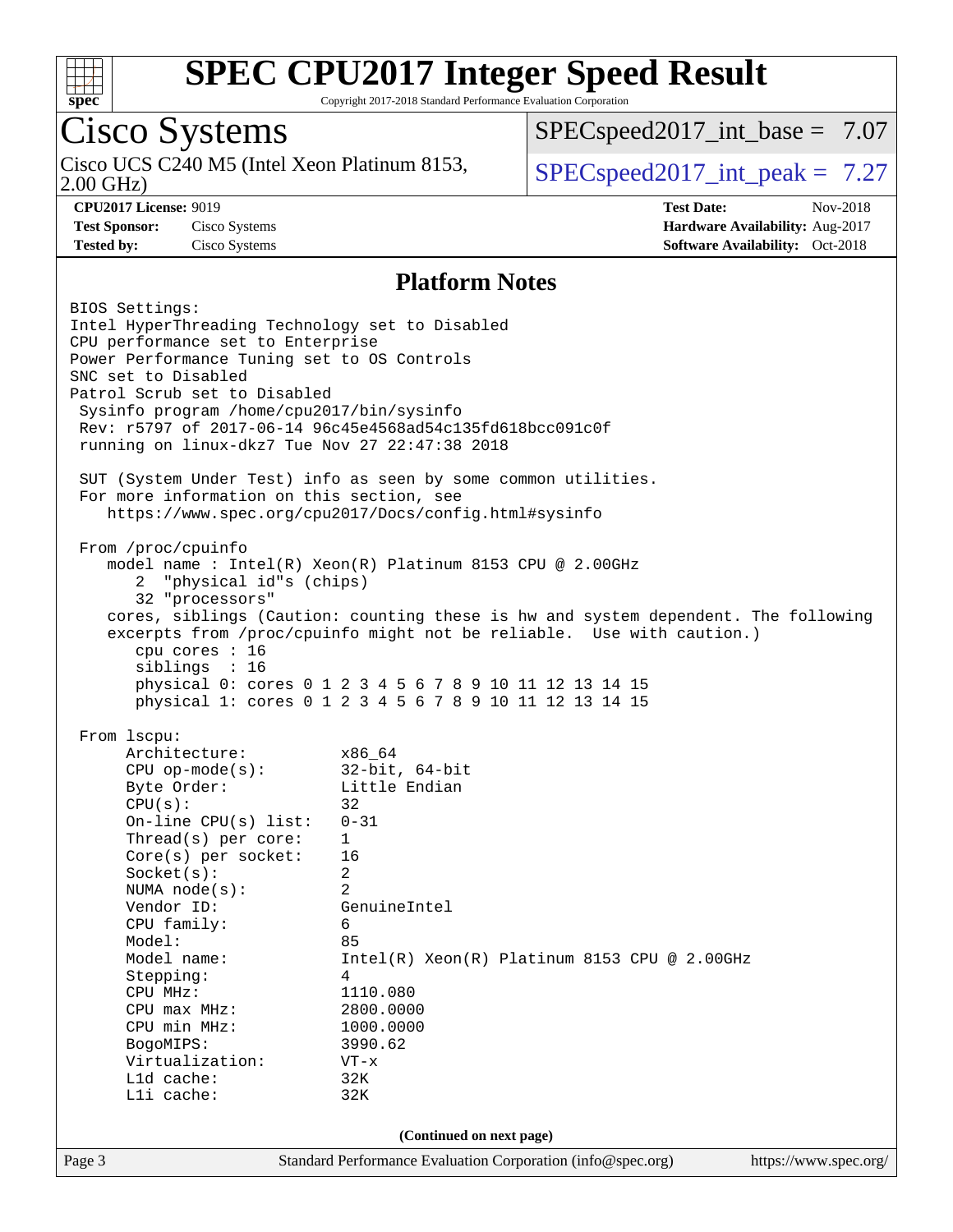

Copyright 2017-2018 Standard Performance Evaluation Corporation

Cisco Systems 2.00 GHz) Cisco UCS C240 M5 (Intel Xeon Platinum 8153,  $\vert$  [SPECspeed2017\\_int\\_peak =](http://www.spec.org/auto/cpu2017/Docs/result-fields.html#SPECspeed2017intpeak) 7.27  $SPECspeed2017\_int\_base = 7.07$ **[CPU2017 License:](http://www.spec.org/auto/cpu2017/Docs/result-fields.html#CPU2017License)** 9019 **[Test Date:](http://www.spec.org/auto/cpu2017/Docs/result-fields.html#TestDate)** Nov-2018 **[Test Sponsor:](http://www.spec.org/auto/cpu2017/Docs/result-fields.html#TestSponsor)** Cisco Systems **[Hardware Availability:](http://www.spec.org/auto/cpu2017/Docs/result-fields.html#HardwareAvailability)** Aug-2017 **[Tested by:](http://www.spec.org/auto/cpu2017/Docs/result-fields.html#Testedby)** Cisco Systems **[Software Availability:](http://www.spec.org/auto/cpu2017/Docs/result-fields.html#SoftwareAvailability)** Oct-2018 **[Platform Notes \(Continued\)](http://www.spec.org/auto/cpu2017/Docs/result-fields.html#PlatformNotes)** L2 cache: 1024K L3 cache: 22528K NUMA node0 CPU(s): 0-15 NUMA node1 CPU(s): 16-31 Flags: fpu vme de pse tsc msr pae mce cx8 apic sep mtrr pge mca cmov pat pse36 clflush dts acpi mmx fxsr sse sse2 ss ht tm pbe syscall nx pdpe1gb rdtscp lm constant\_tsc art arch\_perfmon pebs bts rep\_good nopl xtopology nonstop\_tsc aperfmperf eagerfpu pni pclmulqdq dtes64 monitor ds\_cpl vmx smx est tm2 ssse3 sdbg fma cx16 xtpr pdcm pcid dca sse4\_1 sse4\_2 x2apic movbe popcnt tsc\_deadline\_timer aes xsave avx f16c rdrand lahf\_lm abm 3dnowprefetch ida arat epb invpcid\_single pln pts dtherm hwp hwp\_act\_window hwp\_epp hwp\_pkg\_req intel\_pt rsb\_ctxsw spec\_ctrl stibp retpoline kaiser tpr\_shadow vnmi flexpriority ept vpid fsgsbase tsc\_adjust bmi1 hle avx2 smep bmi2 erms invpcid rtm cqm mpx avx512f avx512dq rdseed adx smap clflushopt clwb avx512cd avx512bw avx512vl xsaveopt xsavec xgetbv1 cqm\_llc cqm\_occup\_llc /proc/cpuinfo cache data cache size : 22528 KB From numactl --hardware WARNING: a numactl 'node' might or might not correspond to a physical chip. available: 2 nodes (0-1) node 0 cpus: 0 1 2 3 4 5 6 7 8 9 10 11 12 13 14 15 node 0 size: 385626 MB node 0 free: 385133 MB node 1 cpus: 16 17 18 19 20 21 22 23 24 25 26 27 28 29 30 31 node 1 size: 387054 MB node 1 free: 386593 MB node distances: node 0 1 0: 10 21 1: 21 10 From /proc/meminfo MemTotal: 791225564 kB HugePages\_Total: 0 Hugepagesize: 2048 kB From /etc/\*release\* /etc/\*version\* SuSE-release: SUSE Linux Enterprise Server 12 (x86\_64) VERSION = 12 PATCHLEVEL = 2 # This file is deprecated and will be removed in a future service pack or release. # Please check /etc/os-release for details about this release. os-release: NAME="SLES" VERSION="12-SP2" **(Continued on next page)**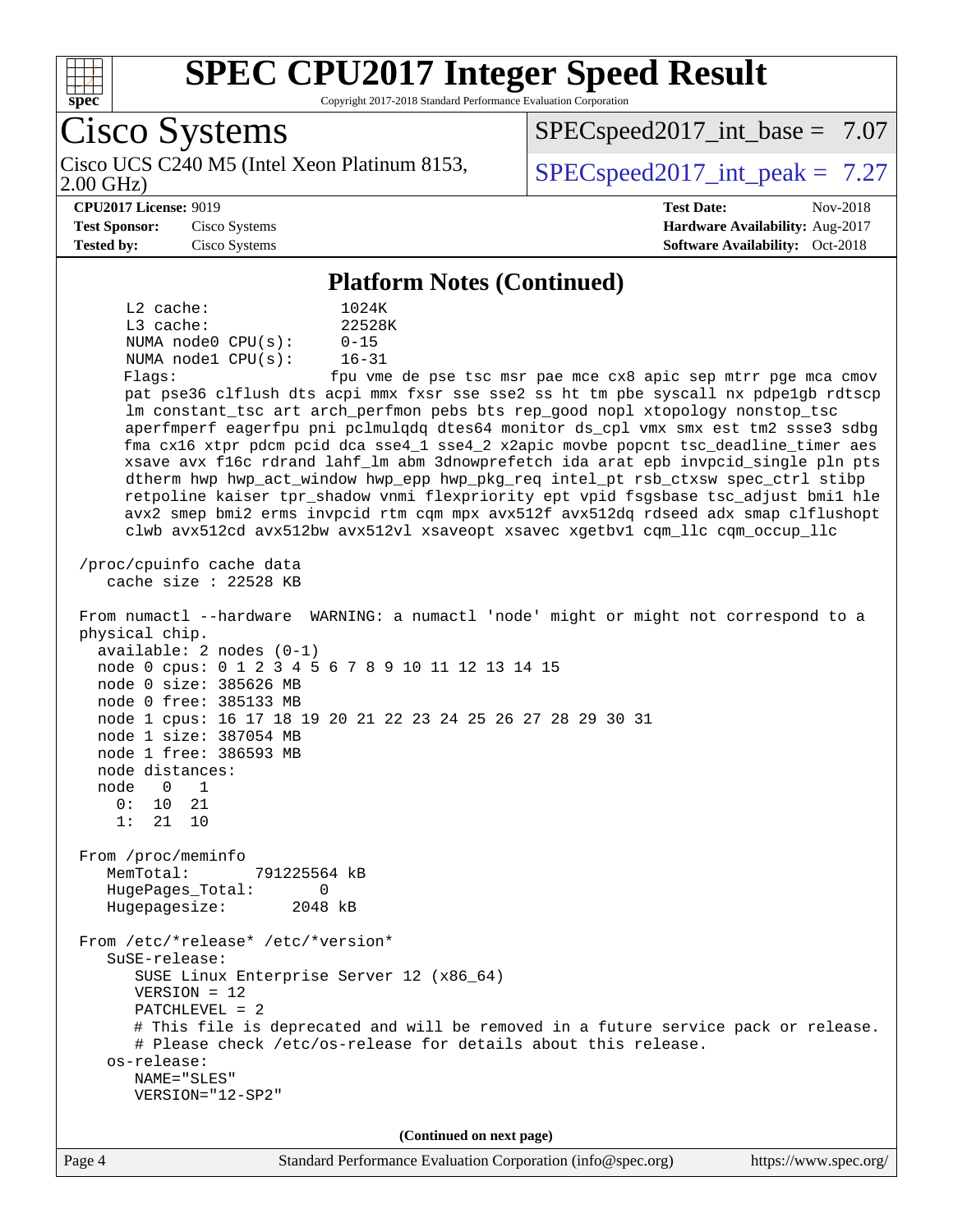

Copyright 2017-2018 Standard Performance Evaluation Corporation

## Cisco Systems

2.00 GHz) Cisco UCS C240 M5 (Intel Xeon Platinum 8153,  $\vert$  [SPECspeed2017\\_int\\_peak =](http://www.spec.org/auto/cpu2017/Docs/result-fields.html#SPECspeed2017intpeak) 7.27

 $SPECspeed2017\_int\_base = 7.07$ 

**[CPU2017 License:](http://www.spec.org/auto/cpu2017/Docs/result-fields.html#CPU2017License)** 9019 **[Test Date:](http://www.spec.org/auto/cpu2017/Docs/result-fields.html#TestDate)** Nov-2018 **[Test Sponsor:](http://www.spec.org/auto/cpu2017/Docs/result-fields.html#TestSponsor)** Cisco Systems **[Hardware Availability:](http://www.spec.org/auto/cpu2017/Docs/result-fields.html#HardwareAvailability)** Aug-2017 **[Tested by:](http://www.spec.org/auto/cpu2017/Docs/result-fields.html#Testedby)** Cisco Systems **Cisco Systems [Software Availability:](http://www.spec.org/auto/cpu2017/Docs/result-fields.html#SoftwareAvailability)** Oct-2018

#### **[Platform Notes \(Continued\)](http://www.spec.org/auto/cpu2017/Docs/result-fields.html#PlatformNotes)**

 VERSION\_ID="12.2" PRETTY\_NAME="SUSE Linux Enterprise Server 12 SP2" ID="sles" ANSI\_COLOR="0;32" CPE\_NAME="cpe:/o:suse:sles:12:sp2"

uname -a:

 Linux linux-dkz7 4.4.120-92.70-default #1 SMP Wed Mar 14 15:59:43 UTC 2018 (52a83de) x86\_64 x86\_64 x86\_64 GNU/Linux

run-level 3 Nov 27 22:45

 SPEC is set to: /home/cpu2017 Filesystem Type Size Used Avail Use% Mounted on /dev/sda2 xfs 500G 109G 392G 22% /

 Additional information from dmidecode follows. WARNING: Use caution when you interpret this section. The 'dmidecode' program reads system data which is "intended to allow hardware to be accurately determined", but the intent may not be met, as there are frequent changes to hardware, firmware, and the "DMTF SMBIOS" standard. BIOS Cisco Systems, Inc. C240M5.4.0.1.139.1003182220 10/03/2018 Memory: 12x 0xCE00 M393A4K40BB2-CTD 32 GB 2 rank 2666 12x 0xCE00 M393A4K40CB2-CTD 32 GB 2 rank 2666

(End of data from sysinfo program)

#### **[Compiler Version Notes](http://www.spec.org/auto/cpu2017/Docs/result-fields.html#CompilerVersionNotes)**

| Page 5 | Standard Performance Evaluation Corporation (info@spec.org)<br>https://www.spec.org/                         |
|--------|--------------------------------------------------------------------------------------------------------------|
|        | (Continued on next page)                                                                                     |
|        | CXXC 620.omnetpp $s(base)$ 623.xalancbmk $s(base)$ 631.deepsjeng $s(base)$                                   |
|        | icc (ICC) 19.0.1.144 20181018<br>Copyright (C) 1985-2018 Intel Corporation. All rights reserved.             |
| CC.    | 600.perlbench_s(peak) 602.gcc_s(peak) 605.mcf_s(peak) 657.xz_s(peak)                                         |
|        | icc (ICC) 19.0.1.144 20181018<br>Copyright (C) 1985-2018 Intel Corporation. All rights reserved.             |
| CC.    | 600.perlbench $s(base)$ 602.gcc $s(base)$ 605.mcf $s(base)$ 625.x264 $s(base)$ ,<br>$peak)$ 657.xz $s(base)$ |
|        |                                                                                                              |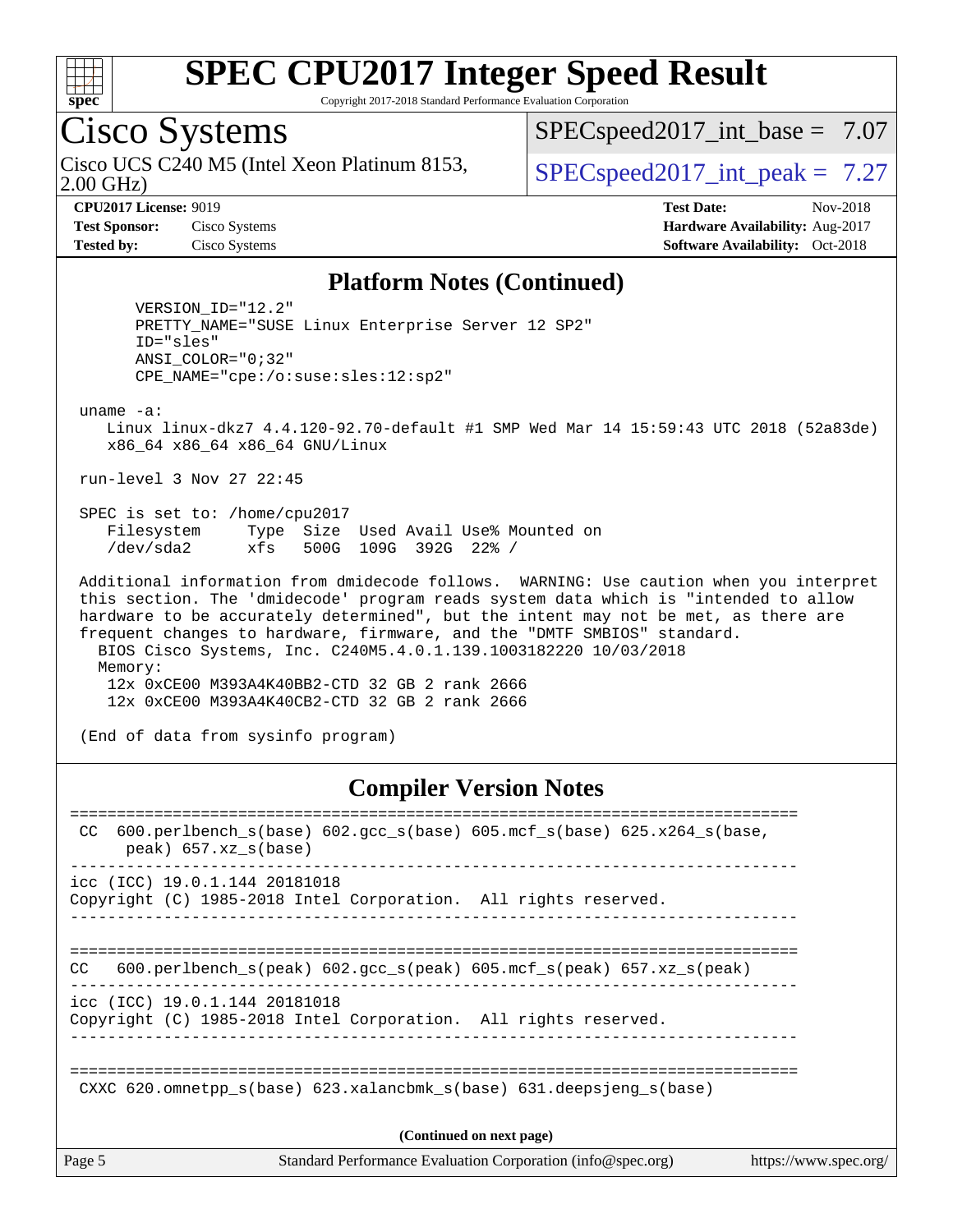

Copyright 2017-2018 Standard Performance Evaluation Corporation

## Cisco Systems

2.00 GHz) Cisco UCS C240 M5 (Intel Xeon Platinum 8153,  $\vert$  [SPECspeed2017\\_int\\_peak =](http://www.spec.org/auto/cpu2017/Docs/result-fields.html#SPECspeed2017intpeak) 7.27

 $SPECspeed2017\_int\_base = 7.07$ 

**[CPU2017 License:](http://www.spec.org/auto/cpu2017/Docs/result-fields.html#CPU2017License)** 9019 **[Test Date:](http://www.spec.org/auto/cpu2017/Docs/result-fields.html#TestDate)** Nov-2018 **[Test Sponsor:](http://www.spec.org/auto/cpu2017/Docs/result-fields.html#TestSponsor)** Cisco Systems **[Hardware Availability:](http://www.spec.org/auto/cpu2017/Docs/result-fields.html#HardwareAvailability)** Aug-2017 **[Tested by:](http://www.spec.org/auto/cpu2017/Docs/result-fields.html#Testedby)** Cisco Systems **Cisco Systems [Software Availability:](http://www.spec.org/auto/cpu2017/Docs/result-fields.html#SoftwareAvailability)** Oct-2018

#### **[Compiler Version Notes \(Continued\)](http://www.spec.org/auto/cpu2017/Docs/result-fields.html#CompilerVersionNotes)**

641.leela\_s(base)

----------------------------------------------------------------------------- icpc (ICC) 19.0.1.144 20181018 Copyright (C) 1985-2018 Intel Corporation. All rights reserved. ------------------------------------------------------------------------------

============================================================================== CXXC 620.omnetpp\_s(peak) 623.xalancbmk\_s(peak) 631.deepsjeng\_s(peak)

641.leela\_s(peak)

------------------------------------------------------------------------------

icpc (ICC) 19.0.1.144 20181018 Copyright (C) 1985-2018 Intel Corporation. All rights reserved.

------------------------------------------------------------------------------

#### ==============================================================================

 FC 648.exchange2\_s(base, peak) ------------------------------------------------------------------------------

ifort (IFORT) 19.0.1.144 20181018

Copyright (C) 1985-2018 Intel Corporation. All rights reserved. ------------------------------------------------------------------------------

#### **[Base Compiler Invocation](http://www.spec.org/auto/cpu2017/Docs/result-fields.html#BaseCompilerInvocation)**

[C benchmarks](http://www.spec.org/auto/cpu2017/Docs/result-fields.html#Cbenchmarks): [icc -m64 -std=c11](http://www.spec.org/cpu2017/results/res2018q4/cpu2017-20181211-10231.flags.html#user_CCbase_intel_icc_64bit_c11_33ee0cdaae7deeeab2a9725423ba97205ce30f63b9926c2519791662299b76a0318f32ddfffdc46587804de3178b4f9328c46fa7c2b0cd779d7a61945c91cd35)

[C++ benchmarks:](http://www.spec.org/auto/cpu2017/Docs/result-fields.html#CXXbenchmarks) [icpc -m64](http://www.spec.org/cpu2017/results/res2018q4/cpu2017-20181211-10231.flags.html#user_CXXbase_intel_icpc_64bit_4ecb2543ae3f1412ef961e0650ca070fec7b7afdcd6ed48761b84423119d1bf6bdf5cad15b44d48e7256388bc77273b966e5eb805aefd121eb22e9299b2ec9d9)

[Fortran benchmarks](http://www.spec.org/auto/cpu2017/Docs/result-fields.html#Fortranbenchmarks): [ifort -m64](http://www.spec.org/cpu2017/results/res2018q4/cpu2017-20181211-10231.flags.html#user_FCbase_intel_ifort_64bit_24f2bb282fbaeffd6157abe4f878425411749daecae9a33200eee2bee2fe76f3b89351d69a8130dd5949958ce389cf37ff59a95e7a40d588e8d3a57e0c3fd751)

### **[Base Portability Flags](http://www.spec.org/auto/cpu2017/Docs/result-fields.html#BasePortabilityFlags)**

 600.perlbench\_s: [-DSPEC\\_LP64](http://www.spec.org/cpu2017/results/res2018q4/cpu2017-20181211-10231.flags.html#b600.perlbench_s_basePORTABILITY_DSPEC_LP64) [-DSPEC\\_LINUX\\_X64](http://www.spec.org/cpu2017/results/res2018q4/cpu2017-20181211-10231.flags.html#b600.perlbench_s_baseCPORTABILITY_DSPEC_LINUX_X64) 602.gcc\_s: [-DSPEC\\_LP64](http://www.spec.org/cpu2017/results/res2018q4/cpu2017-20181211-10231.flags.html#suite_basePORTABILITY602_gcc_s_DSPEC_LP64) 605.mcf\_s: [-DSPEC\\_LP64](http://www.spec.org/cpu2017/results/res2018q4/cpu2017-20181211-10231.flags.html#suite_basePORTABILITY605_mcf_s_DSPEC_LP64) 620.omnetpp\_s: [-DSPEC\\_LP64](http://www.spec.org/cpu2017/results/res2018q4/cpu2017-20181211-10231.flags.html#suite_basePORTABILITY620_omnetpp_s_DSPEC_LP64) 623.xalancbmk\_s: [-DSPEC\\_LP64](http://www.spec.org/cpu2017/results/res2018q4/cpu2017-20181211-10231.flags.html#suite_basePORTABILITY623_xalancbmk_s_DSPEC_LP64) [-DSPEC\\_LINUX](http://www.spec.org/cpu2017/results/res2018q4/cpu2017-20181211-10231.flags.html#b623.xalancbmk_s_baseCXXPORTABILITY_DSPEC_LINUX) 625.x264\_s: [-DSPEC\\_LP64](http://www.spec.org/cpu2017/results/res2018q4/cpu2017-20181211-10231.flags.html#suite_basePORTABILITY625_x264_s_DSPEC_LP64) 631.deepsjeng\_s: [-DSPEC\\_LP64](http://www.spec.org/cpu2017/results/res2018q4/cpu2017-20181211-10231.flags.html#suite_basePORTABILITY631_deepsjeng_s_DSPEC_LP64) 641.leela\_s: [-DSPEC\\_LP64](http://www.spec.org/cpu2017/results/res2018q4/cpu2017-20181211-10231.flags.html#suite_basePORTABILITY641_leela_s_DSPEC_LP64) 648.exchange2\_s: [-DSPEC\\_LP64](http://www.spec.org/cpu2017/results/res2018q4/cpu2017-20181211-10231.flags.html#suite_basePORTABILITY648_exchange2_s_DSPEC_LP64)

**(Continued on next page)**

Page 6 Standard Performance Evaluation Corporation [\(info@spec.org\)](mailto:info@spec.org) <https://www.spec.org/>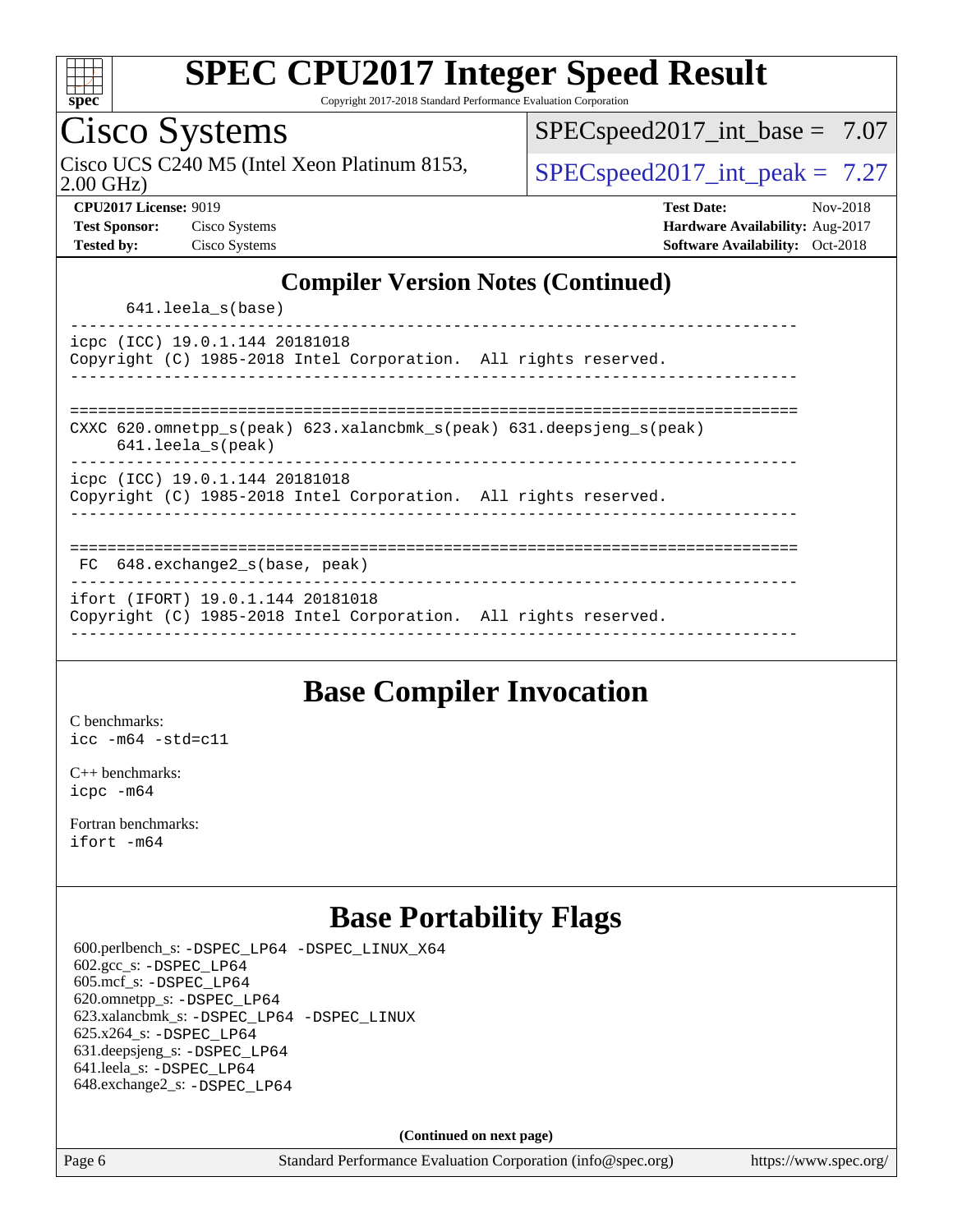

Copyright 2017-2018 Standard Performance Evaluation Corporation

### Cisco Systems

Cisco UCS C240 M5 (Intel Xeon Platinum 8153,  $\vert$  [SPECspeed2017\\_int\\_peak =](http://www.spec.org/auto/cpu2017/Docs/result-fields.html#SPECspeed2017intpeak) 7.27

 $SPECspeed2017\_int\_base = 7.07$ 

2.00 GHz)

**[CPU2017 License:](http://www.spec.org/auto/cpu2017/Docs/result-fields.html#CPU2017License)** 9019 **[Test Date:](http://www.spec.org/auto/cpu2017/Docs/result-fields.html#TestDate)** Nov-2018 **[Test Sponsor:](http://www.spec.org/auto/cpu2017/Docs/result-fields.html#TestSponsor)** Cisco Systems **[Hardware Availability:](http://www.spec.org/auto/cpu2017/Docs/result-fields.html#HardwareAvailability)** Aug-2017 **[Tested by:](http://www.spec.org/auto/cpu2017/Docs/result-fields.html#Testedby)** Cisco Systems **[Software Availability:](http://www.spec.org/auto/cpu2017/Docs/result-fields.html#SoftwareAvailability)** Oct-2018

## **[Base Portability Flags \(Continued\)](http://www.spec.org/auto/cpu2017/Docs/result-fields.html#BasePortabilityFlags)**

657.xz\_s: [-DSPEC\\_LP64](http://www.spec.org/cpu2017/results/res2018q4/cpu2017-20181211-10231.flags.html#suite_basePORTABILITY657_xz_s_DSPEC_LP64)

### **[Base Optimization Flags](http://www.spec.org/auto/cpu2017/Docs/result-fields.html#BaseOptimizationFlags)**

[C benchmarks](http://www.spec.org/auto/cpu2017/Docs/result-fields.html#Cbenchmarks):

[-Wl,-z,muldefs](http://www.spec.org/cpu2017/results/res2018q4/cpu2017-20181211-10231.flags.html#user_CCbase_link_force_multiple1_b4cbdb97b34bdee9ceefcfe54f4c8ea74255f0b02a4b23e853cdb0e18eb4525ac79b5a88067c842dd0ee6996c24547a27a4b99331201badda8798ef8a743f577) [-xCORE-AVX512](http://www.spec.org/cpu2017/results/res2018q4/cpu2017-20181211-10231.flags.html#user_CCbase_f-xCORE-AVX512) [-ipo](http://www.spec.org/cpu2017/results/res2018q4/cpu2017-20181211-10231.flags.html#user_CCbase_f-ipo) [-O3](http://www.spec.org/cpu2017/results/res2018q4/cpu2017-20181211-10231.flags.html#user_CCbase_f-O3) [-no-prec-div](http://www.spec.org/cpu2017/results/res2018q4/cpu2017-20181211-10231.flags.html#user_CCbase_f-no-prec-div) [-qopt-mem-layout-trans=3](http://www.spec.org/cpu2017/results/res2018q4/cpu2017-20181211-10231.flags.html#user_CCbase_f-qopt-mem-layout-trans_de80db37974c74b1f0e20d883f0b675c88c3b01e9d123adea9b28688d64333345fb62bc4a798493513fdb68f60282f9a726aa07f478b2f7113531aecce732043) [-qopenmp](http://www.spec.org/cpu2017/results/res2018q4/cpu2017-20181211-10231.flags.html#user_CCbase_qopenmp_16be0c44f24f464004c6784a7acb94aca937f053568ce72f94b139a11c7c168634a55f6653758ddd83bcf7b8463e8028bb0b48b77bcddc6b78d5d95bb1df2967) [-DSPEC\\_OPENMP](http://www.spec.org/cpu2017/results/res2018q4/cpu2017-20181211-10231.flags.html#suite_CCbase_DSPEC_OPENMP) [-L/home/cpu2017/je5.0.1-64/](http://www.spec.org/cpu2017/results/res2018q4/cpu2017-20181211-10231.flags.html#user_CCbase_jemalloc_link_path64_8e927a5f1bdac0405e66c637541874330e08086b5e62a1d024bcf3497e3c64fd173c8afb7d1730d51f6da781ef4c439bdab468bb8364cf71435e0c609fac500c) [-ljemalloc](http://www.spec.org/cpu2017/results/res2018q4/cpu2017-20181211-10231.flags.html#user_CCbase_jemalloc_link_lib_d1249b907c500fa1c0672f44f562e3d0f79738ae9e3c4a9c376d49f265a04b9c99b167ecedbf6711b3085be911c67ff61f150a17b3472be731631ba4d0471706)

[C++ benchmarks:](http://www.spec.org/auto/cpu2017/Docs/result-fields.html#CXXbenchmarks)

[-Wl,-z,muldefs](http://www.spec.org/cpu2017/results/res2018q4/cpu2017-20181211-10231.flags.html#user_CXXbase_link_force_multiple1_b4cbdb97b34bdee9ceefcfe54f4c8ea74255f0b02a4b23e853cdb0e18eb4525ac79b5a88067c842dd0ee6996c24547a27a4b99331201badda8798ef8a743f577) [-xCORE-AVX512](http://www.spec.org/cpu2017/results/res2018q4/cpu2017-20181211-10231.flags.html#user_CXXbase_f-xCORE-AVX512) [-ipo](http://www.spec.org/cpu2017/results/res2018q4/cpu2017-20181211-10231.flags.html#user_CXXbase_f-ipo) [-O3](http://www.spec.org/cpu2017/results/res2018q4/cpu2017-20181211-10231.flags.html#user_CXXbase_f-O3) [-no-prec-div](http://www.spec.org/cpu2017/results/res2018q4/cpu2017-20181211-10231.flags.html#user_CXXbase_f-no-prec-div) [-qopt-mem-layout-trans=3](http://www.spec.org/cpu2017/results/res2018q4/cpu2017-20181211-10231.flags.html#user_CXXbase_f-qopt-mem-layout-trans_de80db37974c74b1f0e20d883f0b675c88c3b01e9d123adea9b28688d64333345fb62bc4a798493513fdb68f60282f9a726aa07f478b2f7113531aecce732043) [-L/home/cpu2017/je5.0.1-64/](http://www.spec.org/cpu2017/results/res2018q4/cpu2017-20181211-10231.flags.html#user_CXXbase_jemalloc_link_path64_8e927a5f1bdac0405e66c637541874330e08086b5e62a1d024bcf3497e3c64fd173c8afb7d1730d51f6da781ef4c439bdab468bb8364cf71435e0c609fac500c) [-ljemalloc](http://www.spec.org/cpu2017/results/res2018q4/cpu2017-20181211-10231.flags.html#user_CXXbase_jemalloc_link_lib_d1249b907c500fa1c0672f44f562e3d0f79738ae9e3c4a9c376d49f265a04b9c99b167ecedbf6711b3085be911c67ff61f150a17b3472be731631ba4d0471706)

[Fortran benchmarks](http://www.spec.org/auto/cpu2017/Docs/result-fields.html#Fortranbenchmarks):

```
-Wl,-z,muldefs -xCORE-AVX512 -ipo -O3 -no-prec-div
-qopt-mem-layout-trans=3 -nostandard-realloc-lhs -align array32byte
-L/home/cpu2017/je5.0.1-64/ -ljemalloc
```
### **[Peak Compiler Invocation](http://www.spec.org/auto/cpu2017/Docs/result-fields.html#PeakCompilerInvocation)**

[C benchmarks](http://www.spec.org/auto/cpu2017/Docs/result-fields.html#Cbenchmarks): [icc -m64 -std=c11](http://www.spec.org/cpu2017/results/res2018q4/cpu2017-20181211-10231.flags.html#user_CCpeak_intel_icc_64bit_c11_33ee0cdaae7deeeab2a9725423ba97205ce30f63b9926c2519791662299b76a0318f32ddfffdc46587804de3178b4f9328c46fa7c2b0cd779d7a61945c91cd35)

[C++ benchmarks \(except as noted below\):](http://www.spec.org/auto/cpu2017/Docs/result-fields.html#CXXbenchmarksexceptasnotedbelow) [icpc -m64](http://www.spec.org/cpu2017/results/res2018q4/cpu2017-20181211-10231.flags.html#user_CXXpeak_intel_icpc_64bit_4ecb2543ae3f1412ef961e0650ca070fec7b7afdcd6ed48761b84423119d1bf6bdf5cad15b44d48e7256388bc77273b966e5eb805aefd121eb22e9299b2ec9d9)

623.xalancbmk\_s: [icpc -m32 -L/opt/intel/lib/ia32](http://www.spec.org/cpu2017/results/res2018q4/cpu2017-20181211-10231.flags.html#user_peakCXXLD623_xalancbmk_s_intel_icpc_44eae83c1f565e7e266431f067370024ba26559400a3332485578bf716e23841c734f948145e944e2f4b6f3ce32c2c966ea92b66ca79c6f94f301242c0f554cf)

[Fortran benchmarks](http://www.spec.org/auto/cpu2017/Docs/result-fields.html#Fortranbenchmarks): [ifort -m64](http://www.spec.org/cpu2017/results/res2018q4/cpu2017-20181211-10231.flags.html#user_FCpeak_intel_ifort_64bit_24f2bb282fbaeffd6157abe4f878425411749daecae9a33200eee2bee2fe76f3b89351d69a8130dd5949958ce389cf37ff59a95e7a40d588e8d3a57e0c3fd751)

### **[Peak Portability Flags](http://www.spec.org/auto/cpu2017/Docs/result-fields.html#PeakPortabilityFlags)**

 600.perlbench\_s: [-DSPEC\\_LP64](http://www.spec.org/cpu2017/results/res2018q4/cpu2017-20181211-10231.flags.html#b600.perlbench_s_peakPORTABILITY_DSPEC_LP64) [-DSPEC\\_LINUX\\_X64](http://www.spec.org/cpu2017/results/res2018q4/cpu2017-20181211-10231.flags.html#b600.perlbench_s_peakCPORTABILITY_DSPEC_LINUX_X64) 602.gcc\_s: [-DSPEC\\_LP64](http://www.spec.org/cpu2017/results/res2018q4/cpu2017-20181211-10231.flags.html#suite_peakPORTABILITY602_gcc_s_DSPEC_LP64) 605.mcf\_s: [-DSPEC\\_LP64](http://www.spec.org/cpu2017/results/res2018q4/cpu2017-20181211-10231.flags.html#suite_peakPORTABILITY605_mcf_s_DSPEC_LP64) 620.omnetpp\_s: [-DSPEC\\_LP64](http://www.spec.org/cpu2017/results/res2018q4/cpu2017-20181211-10231.flags.html#suite_peakPORTABILITY620_omnetpp_s_DSPEC_LP64) 623.xalancbmk\_s: [-D\\_FILE\\_OFFSET\\_BITS=64](http://www.spec.org/cpu2017/results/res2018q4/cpu2017-20181211-10231.flags.html#user_peakPORTABILITY623_xalancbmk_s_file_offset_bits_64_5ae949a99b284ddf4e95728d47cb0843d81b2eb0e18bdfe74bbf0f61d0b064f4bda2f10ea5eb90e1dcab0e84dbc592acfc5018bc955c18609f94ddb8d550002c) [-DSPEC\\_LINUX](http://www.spec.org/cpu2017/results/res2018q4/cpu2017-20181211-10231.flags.html#b623.xalancbmk_s_peakCXXPORTABILITY_DSPEC_LINUX) 625.x264\_s: [-DSPEC\\_LP64](http://www.spec.org/cpu2017/results/res2018q4/cpu2017-20181211-10231.flags.html#suite_peakPORTABILITY625_x264_s_DSPEC_LP64)

**(Continued on next page)**

Page 7 Standard Performance Evaluation Corporation [\(info@spec.org\)](mailto:info@spec.org) <https://www.spec.org/>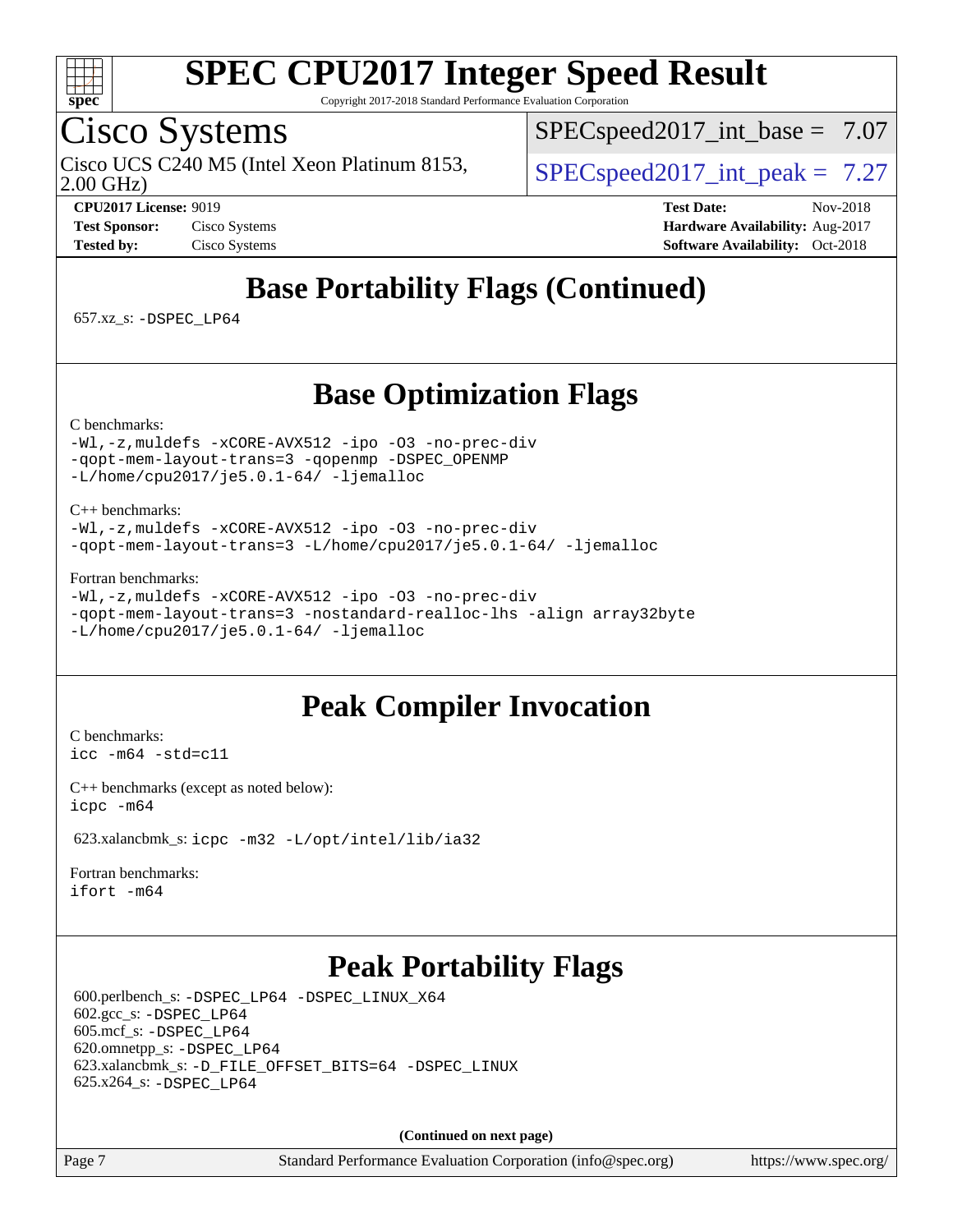

Copyright 2017-2018 Standard Performance Evaluation Corporation

### Cisco Systems

2.00 GHz) Cisco UCS C240 M5 (Intel Xeon Platinum 8153,  $\vert$  [SPECspeed2017\\_int\\_peak =](http://www.spec.org/auto/cpu2017/Docs/result-fields.html#SPECspeed2017intpeak) 7.27

 $SPECspeed2017\_int\_base = 7.07$ 

**[Tested by:](http://www.spec.org/auto/cpu2017/Docs/result-fields.html#Testedby)** Cisco Systems **[Software Availability:](http://www.spec.org/auto/cpu2017/Docs/result-fields.html#SoftwareAvailability)** Oct-2018

**[CPU2017 License:](http://www.spec.org/auto/cpu2017/Docs/result-fields.html#CPU2017License)** 9019 **[Test Date:](http://www.spec.org/auto/cpu2017/Docs/result-fields.html#TestDate)** Nov-2018 **[Test Sponsor:](http://www.spec.org/auto/cpu2017/Docs/result-fields.html#TestSponsor)** Cisco Systems **Cisco Systems [Hardware Availability:](http://www.spec.org/auto/cpu2017/Docs/result-fields.html#HardwareAvailability)** Aug-2017

### **[Peak Portability Flags \(Continued\)](http://www.spec.org/auto/cpu2017/Docs/result-fields.html#PeakPortabilityFlags)**

 631.deepsjeng\_s: [-DSPEC\\_LP64](http://www.spec.org/cpu2017/results/res2018q4/cpu2017-20181211-10231.flags.html#suite_peakPORTABILITY631_deepsjeng_s_DSPEC_LP64) 641.leela\_s: [-DSPEC\\_LP64](http://www.spec.org/cpu2017/results/res2018q4/cpu2017-20181211-10231.flags.html#suite_peakPORTABILITY641_leela_s_DSPEC_LP64) 648.exchange2\_s: [-DSPEC\\_LP64](http://www.spec.org/cpu2017/results/res2018q4/cpu2017-20181211-10231.flags.html#suite_peakPORTABILITY648_exchange2_s_DSPEC_LP64) 657.xz\_s: [-DSPEC\\_LP64](http://www.spec.org/cpu2017/results/res2018q4/cpu2017-20181211-10231.flags.html#suite_peakPORTABILITY657_xz_s_DSPEC_LP64)

### **[Peak Optimization Flags](http://www.spec.org/auto/cpu2017/Docs/result-fields.html#PeakOptimizationFlags)**

[C benchmarks](http://www.spec.org/auto/cpu2017/Docs/result-fields.html#Cbenchmarks):

```
600.perlbench_s: -W1-prof-gen-prof-use(pass 2) -02
-xCORE-AVX512 -qopt-mem-layout-trans=3 -ipo -O3
-no-prec-div -DSPEC_SUPPRESS_OPENMP -qopenmp
-DSPEC_OPENMP -fno-strict-overflow
-L/home/cpu2017/je5.0.1-64/ -ljemalloc
```

| $602.\text{sec}\_\text{s}: -W1, -z$ , muldefs $-\text{prof-qen}(pass 1)$ $-\text{prof-use}(pass 2)$ -02 |
|---------------------------------------------------------------------------------------------------------|
| -xCORE-AVX512 -gopt-mem-layout-trans=3 -ipo -03                                                         |
| -no-prec-div -DSPEC SUPPRESS OPENMP -qopenmp                                                            |
| $-DSPEC$ OPENMP $-L/home/cpu2017/je5.0.1-64/ -ljema1loc$                                                |

```
 605.mcf_s: -Wl,-z,muldefs -prof-gen(pass 1) -prof-use(pass 2) -ipo
-xCORE-AVX512 -O3 -no-prec-div -qopt-mem-layout-trans=3
-DSPEC_SUPPRESS_OPENMP -qopenmp -DSPEC_OPENMP
-L/home/cpu2017/je5.0.1-64/ -ljemalloc
```

```
 625.x264_s: -Wl,-z,muldefs -xCORE-AVX512 -ipo -O3 -no-prec-div
-qopt-mem-layout-trans=3 -qopenmp -DSPEC_OPENMP
-L/home/cpu2017/je5.0.1-64/ -ljemalloc
```
657.xz\_s: Same as 602.gcc\_s

[C++ benchmarks:](http://www.spec.org/auto/cpu2017/Docs/result-fields.html#CXXbenchmarks)

 620.omnetpp\_s: [-Wl,-z,muldefs](http://www.spec.org/cpu2017/results/res2018q4/cpu2017-20181211-10231.flags.html#user_peakEXTRA_LDFLAGS620_omnetpp_s_link_force_multiple1_b4cbdb97b34bdee9ceefcfe54f4c8ea74255f0b02a4b23e853cdb0e18eb4525ac79b5a88067c842dd0ee6996c24547a27a4b99331201badda8798ef8a743f577) [-prof-gen](http://www.spec.org/cpu2017/results/res2018q4/cpu2017-20181211-10231.flags.html#user_peakPASS1_CXXFLAGSPASS1_LDFLAGS620_omnetpp_s_prof_gen_5aa4926d6013ddb2a31985c654b3eb18169fc0c6952a63635c234f711e6e63dd76e94ad52365559451ec499a2cdb89e4dc58ba4c67ef54ca681ffbe1461d6b36)(pass 1) [-prof-use](http://www.spec.org/cpu2017/results/res2018q4/cpu2017-20181211-10231.flags.html#user_peakPASS2_CXXFLAGSPASS2_LDFLAGS620_omnetpp_s_prof_use_1a21ceae95f36a2b53c25747139a6c16ca95bd9def2a207b4f0849963b97e94f5260e30a0c64f4bb623698870e679ca08317ef8150905d41bd88c6f78df73f19)(pass 2) [-ipo](http://www.spec.org/cpu2017/results/res2018q4/cpu2017-20181211-10231.flags.html#user_peakPASS1_CXXOPTIMIZEPASS2_CXXOPTIMIZE620_omnetpp_s_f-ipo) [-xCORE-AVX512](http://www.spec.org/cpu2017/results/res2018q4/cpu2017-20181211-10231.flags.html#user_peakPASS2_CXXOPTIMIZE620_omnetpp_s_f-xCORE-AVX512) [-O3](http://www.spec.org/cpu2017/results/res2018q4/cpu2017-20181211-10231.flags.html#user_peakPASS1_CXXOPTIMIZEPASS2_CXXOPTIMIZE620_omnetpp_s_f-O3) [-no-prec-div](http://www.spec.org/cpu2017/results/res2018q4/cpu2017-20181211-10231.flags.html#user_peakPASS1_CXXOPTIMIZEPASS2_CXXOPTIMIZE620_omnetpp_s_f-no-prec-div) [-qopt-mem-layout-trans=3](http://www.spec.org/cpu2017/results/res2018q4/cpu2017-20181211-10231.flags.html#user_peakPASS1_CXXOPTIMIZEPASS2_CXXOPTIMIZE620_omnetpp_s_f-qopt-mem-layout-trans_de80db37974c74b1f0e20d883f0b675c88c3b01e9d123adea9b28688d64333345fb62bc4a798493513fdb68f60282f9a726aa07f478b2f7113531aecce732043) [-DSPEC\\_SUPPRESS\\_OPENMP](http://www.spec.org/cpu2017/results/res2018q4/cpu2017-20181211-10231.flags.html#suite_peakPASS1_CXXOPTIMIZE620_omnetpp_s_DSPEC_SUPPRESS_OPENMP) [-qopenmp](http://www.spec.org/cpu2017/results/res2018q4/cpu2017-20181211-10231.flags.html#user_peakPASS2_CXXOPTIMIZE620_omnetpp_s_qopenmp_16be0c44f24f464004c6784a7acb94aca937f053568ce72f94b139a11c7c168634a55f6653758ddd83bcf7b8463e8028bb0b48b77bcddc6b78d5d95bb1df2967) [-DSPEC\\_OPENMP](http://www.spec.org/cpu2017/results/res2018q4/cpu2017-20181211-10231.flags.html#suite_peakPASS2_CXXOPTIMIZE620_omnetpp_s_DSPEC_OPENMP) [-L/home/cpu2017/je5.0.1-64/](http://www.spec.org/cpu2017/results/res2018q4/cpu2017-20181211-10231.flags.html#user_peakEXTRA_LIBS620_omnetpp_s_jemalloc_link_path64_8e927a5f1bdac0405e66c637541874330e08086b5e62a1d024bcf3497e3c64fd173c8afb7d1730d51f6da781ef4c439bdab468bb8364cf71435e0c609fac500c) [-ljemalloc](http://www.spec.org/cpu2017/results/res2018q4/cpu2017-20181211-10231.flags.html#user_peakEXTRA_LIBS620_omnetpp_s_jemalloc_link_lib_d1249b907c500fa1c0672f44f562e3d0f79738ae9e3c4a9c376d49f265a04b9c99b167ecedbf6711b3085be911c67ff61f150a17b3472be731631ba4d0471706)

 623.xalancbmk\_s: [-Wl,-z,muldefs](http://www.spec.org/cpu2017/results/res2018q4/cpu2017-20181211-10231.flags.html#user_peakEXTRA_LDFLAGS623_xalancbmk_s_link_force_multiple1_b4cbdb97b34bdee9ceefcfe54f4c8ea74255f0b02a4b23e853cdb0e18eb4525ac79b5a88067c842dd0ee6996c24547a27a4b99331201badda8798ef8a743f577) [-prof-gen](http://www.spec.org/cpu2017/results/res2018q4/cpu2017-20181211-10231.flags.html#user_peakPASS1_CXXFLAGSPASS1_LDFLAGS623_xalancbmk_s_prof_gen_5aa4926d6013ddb2a31985c654b3eb18169fc0c6952a63635c234f711e6e63dd76e94ad52365559451ec499a2cdb89e4dc58ba4c67ef54ca681ffbe1461d6b36)(pass 1) [-prof-use](http://www.spec.org/cpu2017/results/res2018q4/cpu2017-20181211-10231.flags.html#user_peakPASS2_CXXFLAGSPASS2_LDFLAGS623_xalancbmk_s_prof_use_1a21ceae95f36a2b53c25747139a6c16ca95bd9def2a207b4f0849963b97e94f5260e30a0c64f4bb623698870e679ca08317ef8150905d41bd88c6f78df73f19)(pass 2) [-ipo](http://www.spec.org/cpu2017/results/res2018q4/cpu2017-20181211-10231.flags.html#user_peakPASS1_CXXOPTIMIZEPASS2_CXXOPTIMIZE623_xalancbmk_s_f-ipo) [-xCORE-AVX512](http://www.spec.org/cpu2017/results/res2018q4/cpu2017-20181211-10231.flags.html#user_peakPASS2_CXXOPTIMIZE623_xalancbmk_s_f-xCORE-AVX512) [-O3](http://www.spec.org/cpu2017/results/res2018q4/cpu2017-20181211-10231.flags.html#user_peakPASS1_CXXOPTIMIZEPASS2_CXXOPTIMIZE623_xalancbmk_s_f-O3) [-no-prec-div](http://www.spec.org/cpu2017/results/res2018q4/cpu2017-20181211-10231.flags.html#user_peakPASS1_CXXOPTIMIZEPASS2_CXXOPTIMIZE623_xalancbmk_s_f-no-prec-div) [-qopt-mem-layout-trans=3](http://www.spec.org/cpu2017/results/res2018q4/cpu2017-20181211-10231.flags.html#user_peakPASS1_CXXOPTIMIZEPASS2_CXXOPTIMIZE623_xalancbmk_s_f-qopt-mem-layout-trans_de80db37974c74b1f0e20d883f0b675c88c3b01e9d123adea9b28688d64333345fb62bc4a798493513fdb68f60282f9a726aa07f478b2f7113531aecce732043) [-DSPEC\\_SUPPRESS\\_OPENMP](http://www.spec.org/cpu2017/results/res2018q4/cpu2017-20181211-10231.flags.html#suite_peakPASS1_CXXOPTIMIZE623_xalancbmk_s_DSPEC_SUPPRESS_OPENMP) [-qopenmp](http://www.spec.org/cpu2017/results/res2018q4/cpu2017-20181211-10231.flags.html#user_peakPASS2_CXXOPTIMIZE623_xalancbmk_s_qopenmp_16be0c44f24f464004c6784a7acb94aca937f053568ce72f94b139a11c7c168634a55f6653758ddd83bcf7b8463e8028bb0b48b77bcddc6b78d5d95bb1df2967) [-DSPEC\\_OPENMP](http://www.spec.org/cpu2017/results/res2018q4/cpu2017-20181211-10231.flags.html#suite_peakPASS2_CXXOPTIMIZE623_xalancbmk_s_DSPEC_OPENMP) [-L/home/cpu2017/je5.0.1-32/](http://www.spec.org/cpu2017/results/res2018q4/cpu2017-20181211-10231.flags.html#user_peakEXTRA_LIBS623_xalancbmk_s_jemalloc_link_path32_395839964bb6e7d127dfa41a70bc909a71494bc32f82a1f18d87c6546a5f35ea9c5ad3c111b30f9a5397a6f43b4f43a41cfbf7d188da9198ed16c21920a4a794) [-ljemalloc](http://www.spec.org/cpu2017/results/res2018q4/cpu2017-20181211-10231.flags.html#user_peakEXTRA_LIBS623_xalancbmk_s_jemalloc_link_lib_d1249b907c500fa1c0672f44f562e3d0f79738ae9e3c4a9c376d49f265a04b9c99b167ecedbf6711b3085be911c67ff61f150a17b3472be731631ba4d0471706)

**(Continued on next page)**